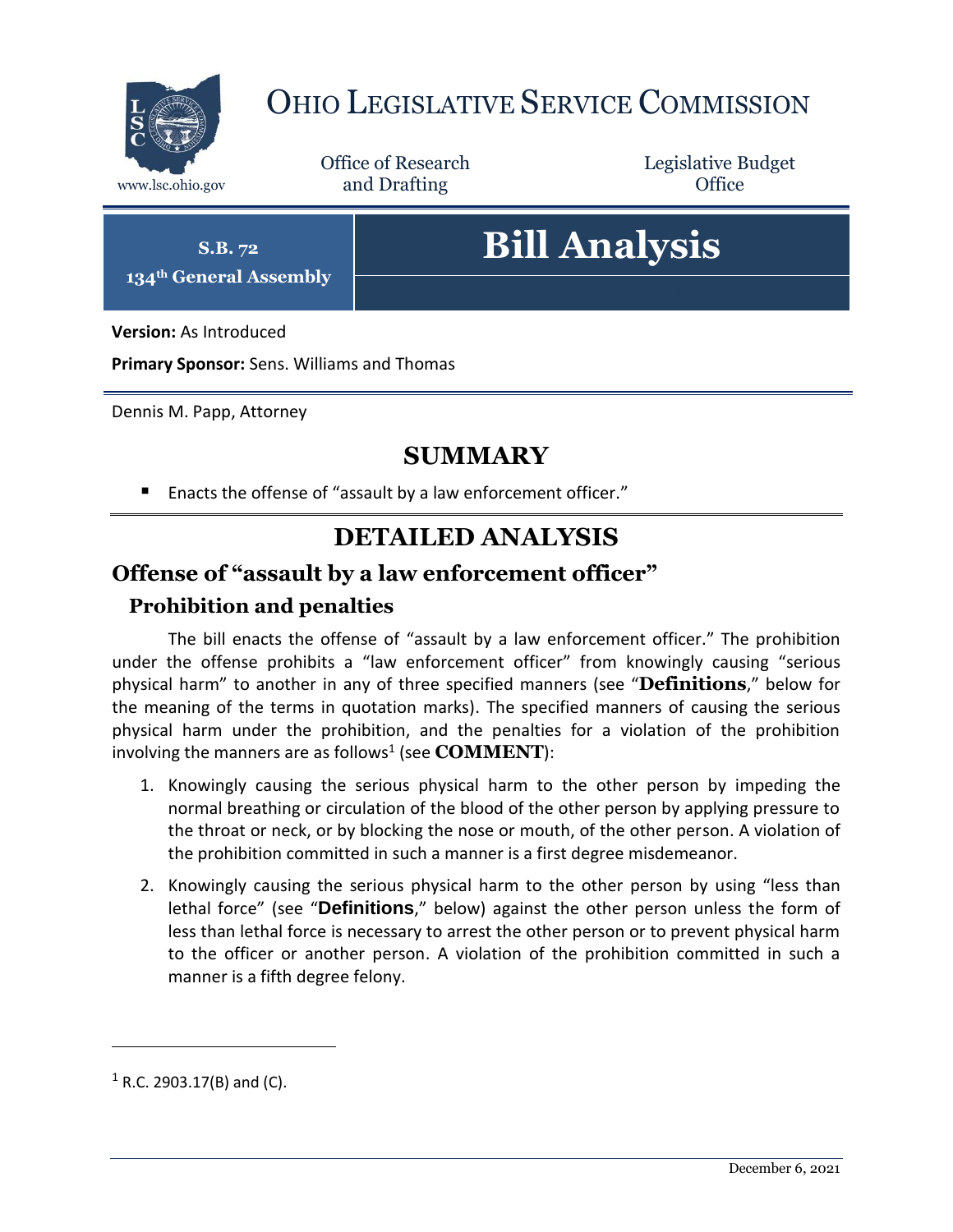3. Knowingly causing the serious physical harm to the other person by using "lethal force" (see "**Definitions**," below) against the other person unless the form of lethal force is necessary to prevent death or serious physical harm to the officer or another person. A violation of the prohibition committed in such a manner is a first degree felony.

#### **Definitions**

#### **Enacted in the bill**

The bill defines the following terms for purposes of the new offense: $2$ 

"**Law enforcement officer**" means any of the following who is employed, commissioned, disposed, appointed, or elected in a capacity specified in clause (1), (2), or (3) for the state, a political subdivision of the state, or an agency, department, or instrumentality of the state or a political subdivision of the state: (1) any law enforcement officer, as defined in R.C. 2901.01, (2) any peace officer, as defined in R.C. 2935.01, or (3) any person employed in the state who is authorized to carry firearms and who is subject to and in compliance with the firearms requalification requirements of R.C. 109.801 (see "**Cumulative definition under existing law**," below, regarding the persons covered by clauses (1) to (3)).

#### "**Less than lethal force**" means any degree of force that is not lethal force.

"**Lethal force**" means any degree of force that creates a substantial risk of causing death or serious physical harm to another.

"**Physical harm**" means any injury, illness, or other physiological impairment, regardless of its gravity or duration.

"**Serious physical harm**" means any: (1) mental illness or condition of such gravity as would normally require hospitalization or prolonged psychiatric treatment, (2) physical harm that carries a substantial risk of death, (3) physical harm that involves some permanent incapacity, whether partial or total, or that involves some temporary, substantial incapacity, (4) physical harm that involves some permanent disfigurement or that involves some temporary, serious disfigurement, or (5) physical harm that involves acute pain of such duration as to result in substantial suffering or that involves any degree of prolonged or intractable pain.

#### **Cumulative definition under existing law**

Under the three existing definitions that comprise the meaning of "**law enforcement officer**" for purposes of the bill's new offense, the term means any of the following:<sup>3</sup>

1. A sheriff, deputy sheriff, township constable, township or joint police district police officer, marshal, deputy marshal, municipal police officer (including a municipal police officer from an adjoining state serving in Ohio under a contract), metropolitan housing

 $\overline{a}$ 

 $2$  R.C. 2903.17(A); and by reference to R.C. 9.69, not in the bill.

<sup>3</sup> R.C. 109.801, 2901.01, and 2935.01, not in the bill.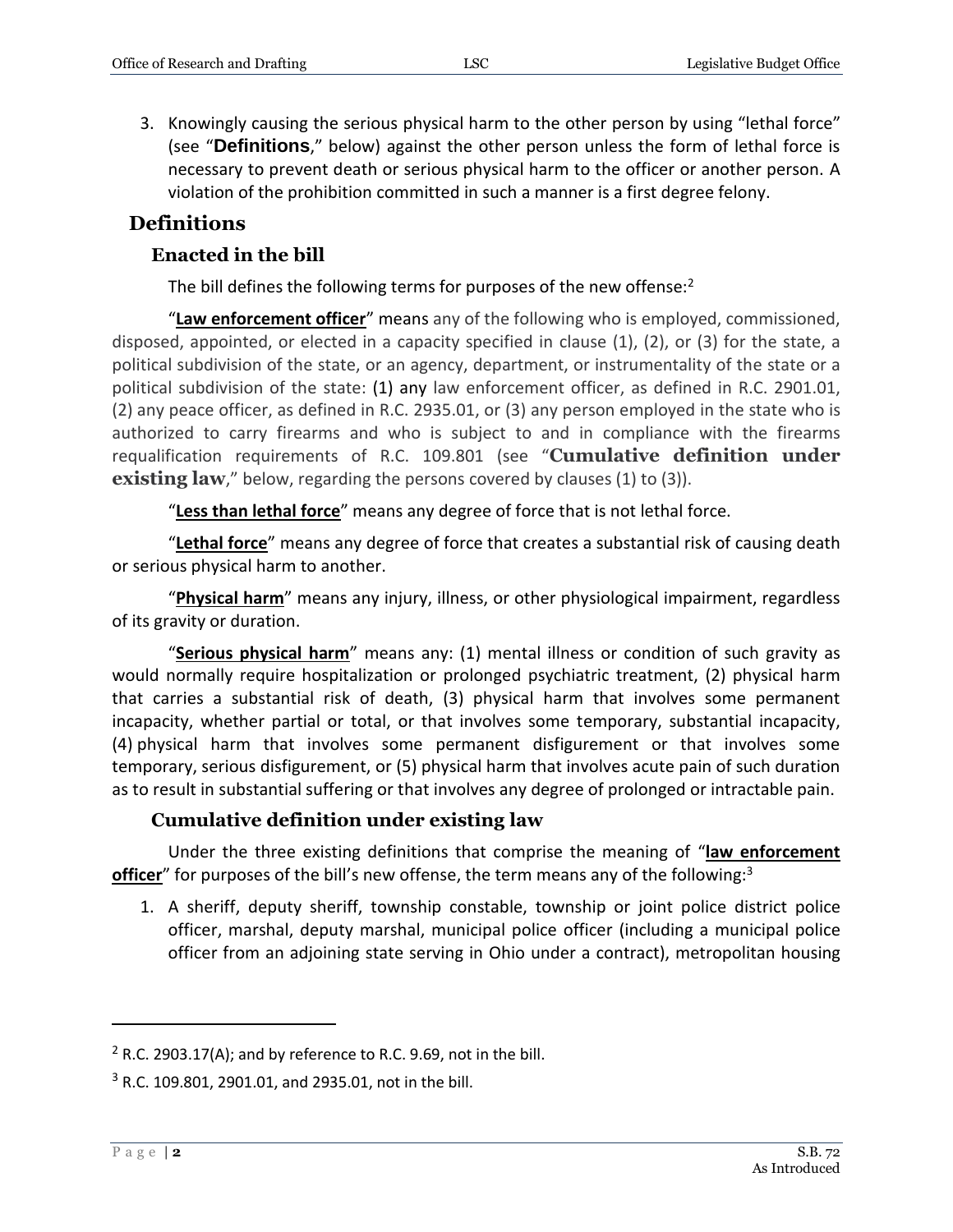authority police officer, regional transit authority police officer, or State Highway Patrol trooper;

- 2. A state university law enforcement officer;
- 3. A Department of Public Safety enforcement agent;
- 4. A Department of Taxation employee with delegated investigation powers;
- 5. A Department of Natural Resources natural resources law enforcement staff officer, forest-fire investigator, natural resources officer, or wildlife officer;
- 6. A specified park officer with law enforcement duties;
- 7. A veterans' home police officer or port authority special police officer;
- 8. An officer, agent, or employee of the state or any of its agencies, instrumentalities, or political subdivisions, who has a statutory duty to conserve the peace or to enforce all or certain laws and authority to arrest violators, within the limits of that statutory duty and authority;
- 9. A mayor, in the mayor's capacity as chief conservator of the peace within the mayor's municipal corporation;
- 10. A member of a county, township, or municipal law enforcement auxiliary police force, within the scope of the member's appointment or commission;
- 11. A person lawfully called to aid a sheriff in keeping the peace, for the purposes and during the time when so called;
- 12. A person appointed by a mayor as a special patrolling officer during riot or emergency, for the purposes and during the time when so appointed;
- 13. A member of the organized militia of the state or the U.S. Armed Forces, lawfully called to duty to aid civil authorities in keeping the peace or protect against domestic violence;
- 14. A prosecuting attorney, assistant prosecuting attorney, secret service officer, or municipal prosecutor;
- 15. The House of Representatives sergeant at arms, if given arrest authority, and an assistant House of Representatives sergeant at arms;
- 16. The Senate sergeant at arms and an assistant Senate sergeant at arms;
- 17. A municipal special police officer employed at a municipal airport, or other municipal air navigation facility, in specified circumstances;
- 18. A Bureau of Criminal Identification and Investigation official who has completed peace officer basic training and is providing assistance upon request to a law enforcement officer or peace officer;
- 19. A state fire marshal law enforcement officer;
- 20. The State Highway Patrol Superintendent for certain specified purposes or if in compliance with the firearms requalification requirements of R.C. 109.801; or